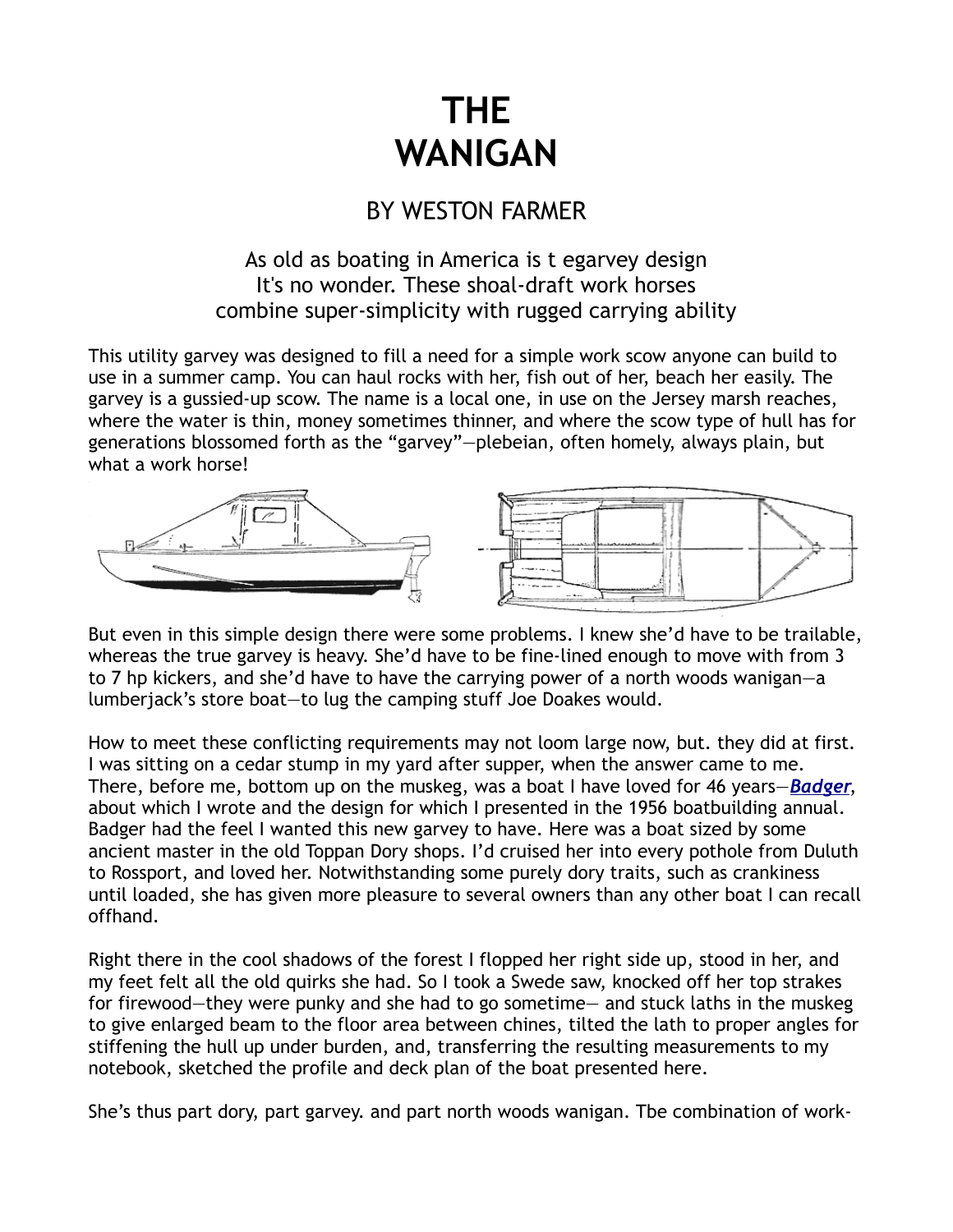horse pedigrees back of her should produce a fine boat.

Now, as to the actual building of *Wanigan*, I have made my drawings as detailed as any good mechanic could wish, being quite thorough about the thing because I expect this design to become a classic. She has the earmarks for fame.

So I am not going to go into how to do every little thing, but rather describe some whys and wherefores of her construction and make-up and perhaps the good mechanics who build her wall be un-puzzled bv these explanations, and perhaps some newcomers will learn some boating lore. A story is more readable this way.

To begin with. *Wanigan*, like every other boat, must be lofted before actual frame building is commenced. This means the whole boat, not just the body plan. The lines half-breadth and lines profile must gee up with the body plan.

No matter how often a designer writes about this initial step, somebody will always try to build his boat laying down the body plan only. He never gets the boat as designed, and never gets a fair boat.

This lofting process can best be effected on reject  $\frac{1}{4}$ " plywood, or the lowest form of plywood. The surface drawn upon should be level.

On this plywood, strike a base line and a floor line, using either a taut piano wire, or a chalk line properly snapped to guide the straight edge while scribing with a chisel-pointed carpenter's pencil the line itself.

Mark off the station spacings carefully as to exact interval and square from the base line erect the perpendiculars. If your grid is accurate, chances are the offsets will fair well. That is, the  $\frac{3}{4}$ " x  $\frac{3}{4}$ " pine batten you use to sweep the curves will go through all points with a minimum of shuffling about. But get the swept lines smooth and fair, regardless of the dimensions called for, then transfer the heights and half-breadth points to the body plan, making certain all agree, all fair up.

Here is where your floor layout pays off: draw in the chine fashion pieces forward, the stern knee aft, the keel batten and other inboard members. From these you can get your bevels and molded depths. Also, half the pattern needed for the transom, because at tnls time you can expand the transom The half breadths are along the raked face, so don't build a transom pattern from the end view in the body plan. This end view there is not to true size, and if built on the projected size the transom will be too small.

Remember, too, that in beveling the transom you must allow for rake. If you lift the transom bevel from the sheer and chine lines on the door, then measure this bevel off the flat face of the transom, it will be too acute, not fat enough.

Once the lines are down, and sweetly faired up all around and the inboard framing drawn in, then you subtract the planking thickness to get the rough unbeveled size of the frames.

The frames are to the lean side of the boat—they always are in any boat: that means that if the boat is narrowing toward the bow, you place the frame to the narrow side, cutting to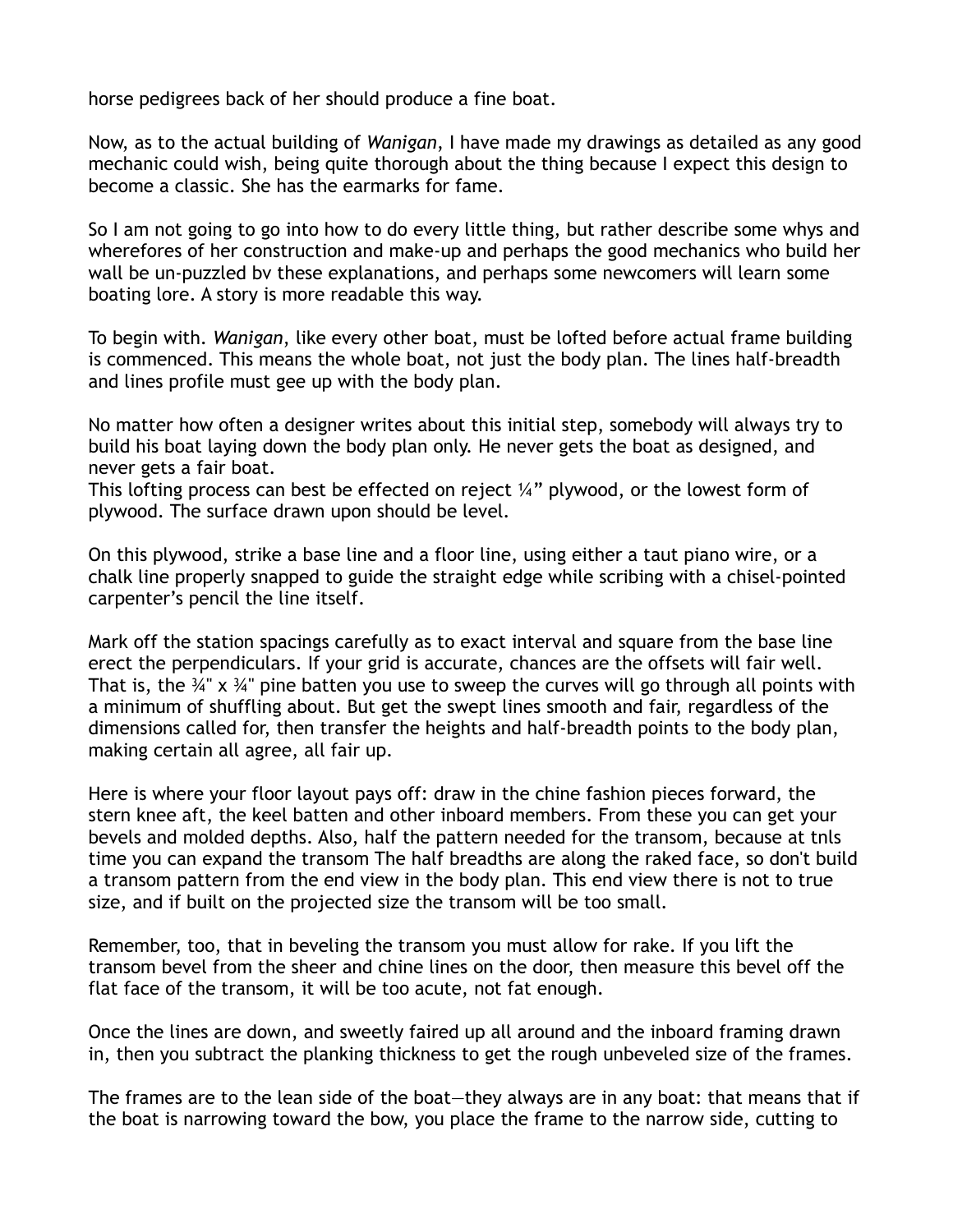size on the frame line. Then there will be material off which to take the bevel. Don't subtract the plank thickness by measuring the line in from the frame edge, but take a compass and sweep the plank thickness on a radius (see sketch) and then, when your frame is cut to the resulting mark, you've got her neat.



Now you make up your lumber list. It is a simple job, and where you save a day's wages or more, because everything is laid out before you to neat size, and you can go to vour local lumber baron with fixed dimensions in your eye.

When a mill cuts all these little bitty pieces out of full-sized stock, they charge you for the complete big piece that is chewed up. as well as for the mill work at from \$4 to \$6 an hour. You pay for the waste, and the lumberman sells it again.

Better to go to a yard with your patterns, and tell the yardman what you are up to. If he is the average good skate he'll direct you to the scrap pile where, for almost nothing, you can pick up the knees, short end pieces, and in many cases for chine battens, and the like.

Of course your planking, other full-sized pieces will come at the prevailing rate, and you'll have the advantage of knowing the soundness of the material you buy.

For the bottom I have specified plywood—full  $\frac{1}{2}$ " marine, and nothing else. Anything less thick will "oil can", or call for a fistful of frames. In the interests of simplicity, the  $\frac{1}{2}$ " waterproof exterior or marine grade plywood will be cheapest in the long run. You'll need a panel 3' x 12' for the vee'd portion of the bottom, and for the foreplane bib. Many makers of plywood are now producing 12' x 3' panels instead of the old, awkward 4' x 8' size.

For the sides, we use double  $\frac{1}{4}$ " plywood sheets. The first sheet is planked up, then the second laid over it, glued and riveted every five or six inches in a diamond or blanket pattern to give strong, thick, and weighty topsides. Don't try to get away with 3/8" plywood. The boat would be rubbery torsionally, and would not have fore-and-aft girder strength.

If you want to, and it works out better for you, the topsides can be planked seam-batten style out of full ½" cedar, spruce, mahogany or any good planking wood. The main idea of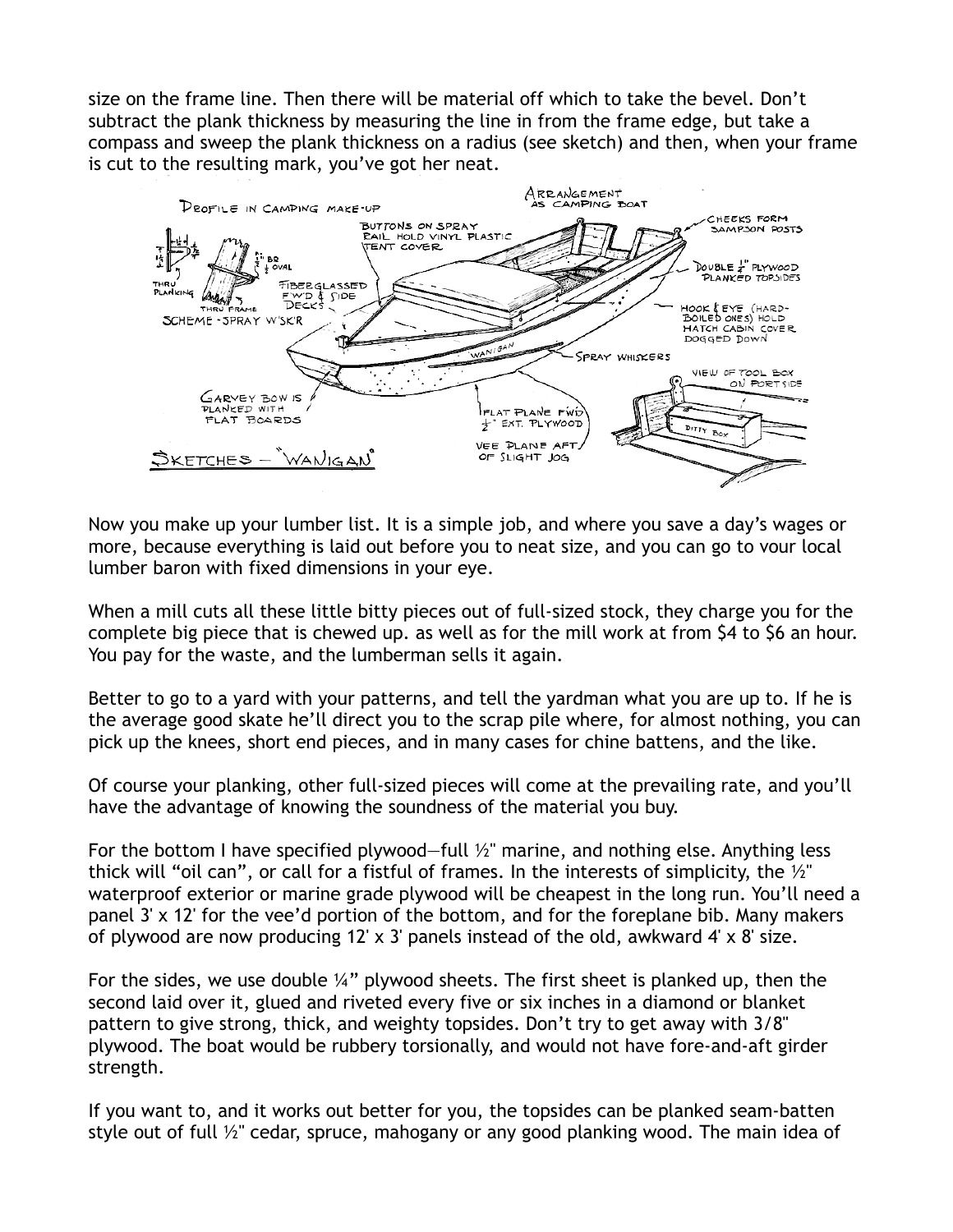heft should prevail throughout the construction of this boat, because ruggedness is more desirable than any other quality.

She is not a speeder, but meant to drive well with lower powers, hauling great loads of duffel and camp truck.

Now as to the knees for the frames: these should, by all rights, be cut from flitches taken from stumps, and thus be natural crook.



This part of any tree is universally thrown away these days, but if you can get a good elm stump, or white oak stump, or spruce or apple or lemonwood, or yew or cedar, you'll have the material for the frames you need and all out of one stump, in all probability. Ash is excellent, but avoid birch or maple— short-lived.

The skiff, garvey, and all slab-sided boats tend to pant unless the frames arrest the tendency before it can start. In the interests of stiffness, I have shown natural knees for frames. They are handclasped, or doubled, across the bottom. Thus, they give stiff sides, long life.

When I chopped up *Badger*, the oak knees were still sound after 46 years of service, and were chalky only under the limbers — those nibbed-off corners near the chine where the bilge water must run to get aft so you can bail it.

The frames may be extended to the floor line, with transom cheeks also so extended, and the boat built upside down in this fashion; but I believe a few false molds should be used, especially around the garvey's nose. These may be of 3/8" plywood.

Now you are ready for the erection of the frame. Set up the transom on a line cross-scribed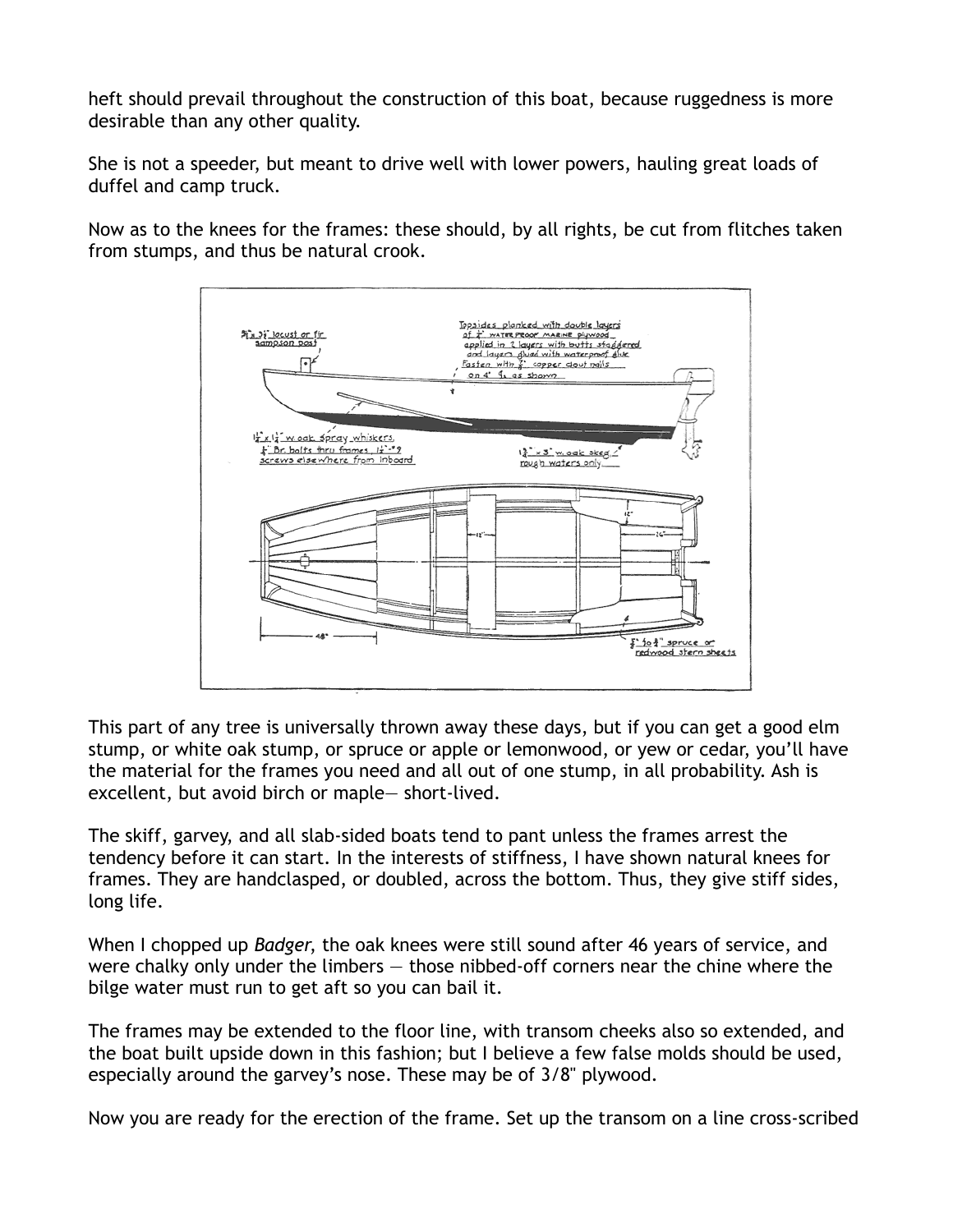on the shop floor. Plumb and horn the frames into position, as well as the false molds around the nose. Brace everything well.

Next, get out the nose chine pieces end the main chine battens, bolting them where they join as per the drawings.

The nose is a series of flats. If you use a round nose, the cross planks forward will have to be cupped. It is easier to put the cross planks on flat. Performance will in no way suffer. Use fastenings and screw spacings as shown.

Next, you plank the bottom. The vee'd aft plane goes on first, using Elmer's glue or some bedding compound like Kuhl's Bedlast.

Personally, I would prefer to plank the topsides first, letting the bottom lap out and under the topside planking. The trouble with this method would be in pre-aligning the chine piece aft. It will be easier to plank the bottom first, then plane off flush with the chine pieces, and let the topsides overlap.

Incidentally, Badger's topside plank came down over the bottom. She was only moderately rounded off here by shore abrasion after 46 years!

If you want chafing (not chaffing) protection, run a strip of fiber glass about 3" wide on the bottom and topside.

Next, the forward flat plane bib is fastened in to the fashion piece. This fashion piece will allow transition from the flat to the V. It is not intended to be a step, and will have no effect either way on the boat's performance, at high or low speeds.

After sanding, and priming with Firzite, the hull can be caulked lightly in the forward cross seams, and flopped over on horses for trimming her out inboard.

Here you have some options. You can either build the short deck, side deck, and arrange the lifting hatch to produce a camping boat, or you can simply throw in a couple of risers, a stern sheet as planned and dimensioned, and a couple of thwarts. Depends upon the use to which you put her.

By all means, though, install the spray whiskers as shown, using bolts at frames, and screws elsewhere if you prefer. These are small oak strakes with sharp section to break the water seal against the hull in that portion where a bow wave will want to climb. These will have little effect in actually knocking down big choppy stuff, but you'll be amazed at how much drier this boat will run if you allow air to get in behind such bow waves—they fall away of their own weight if air does not hold them against the hull.

I have indicated a skeg in dotted lines. Possibly, if yes make long runs on open water, she will handle with less attention to the steering tiller if this is on.

For river or marsh use, I don't think you'll need a skeg. The V in the after portion of the hull keeps the scale model tracking well, and I believe the full-size boat will behave exactly